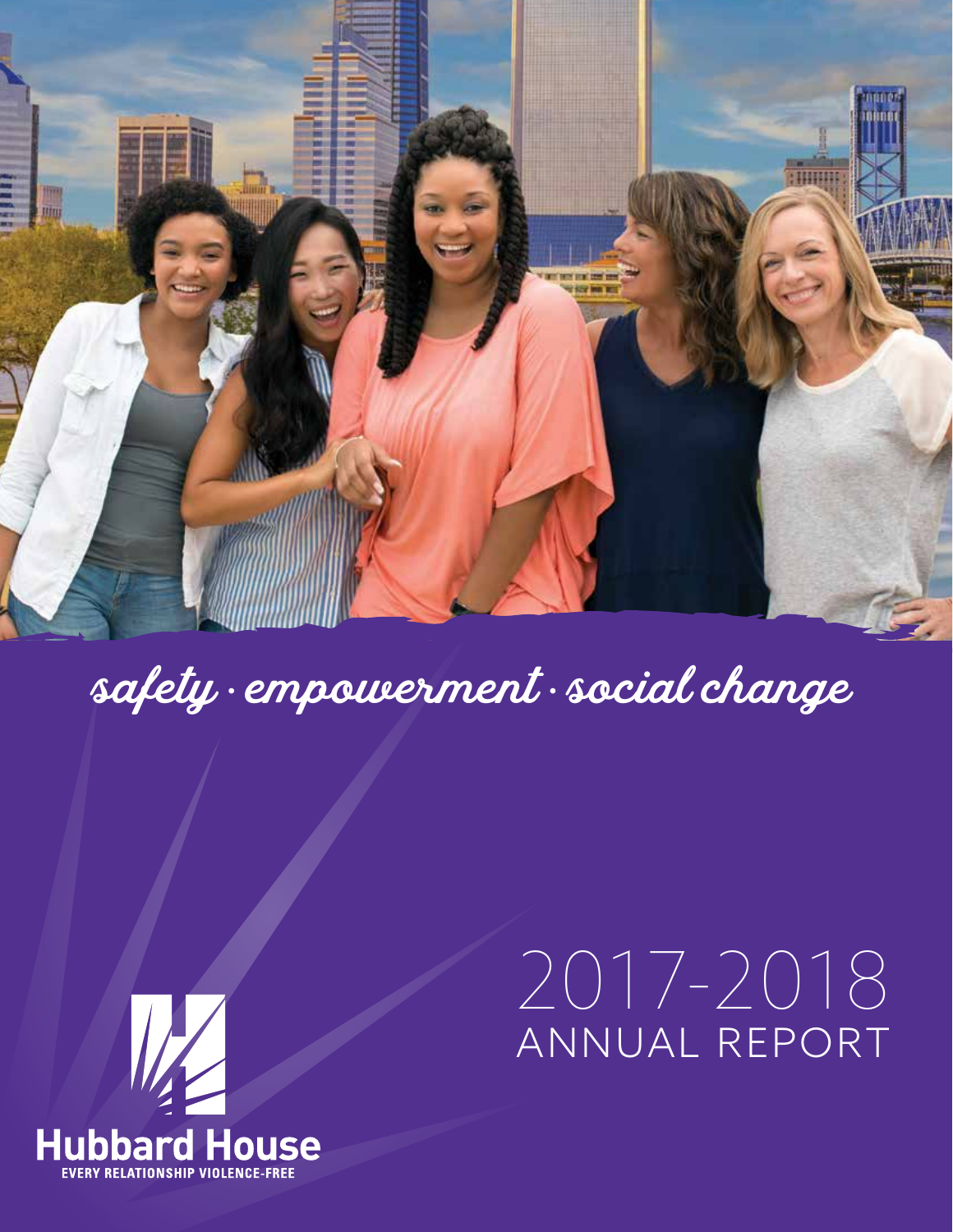## **The Scope of the Problem**

#### **Domestic Violence is an epidemic in our community.**

1 in 3 women have been victims of physical violence by an intimate partner.

1 in 15 children are exposed to intimate partner violence each year, and 90% of these children are eyewitnesses.

In Duval and Baker Counties, 7,141 police reports were filed and 7 human beings lost their lives to domestic violence in 2017.

**Hubbard House** 

**The problem is significant and so is the work of Hubbard House.**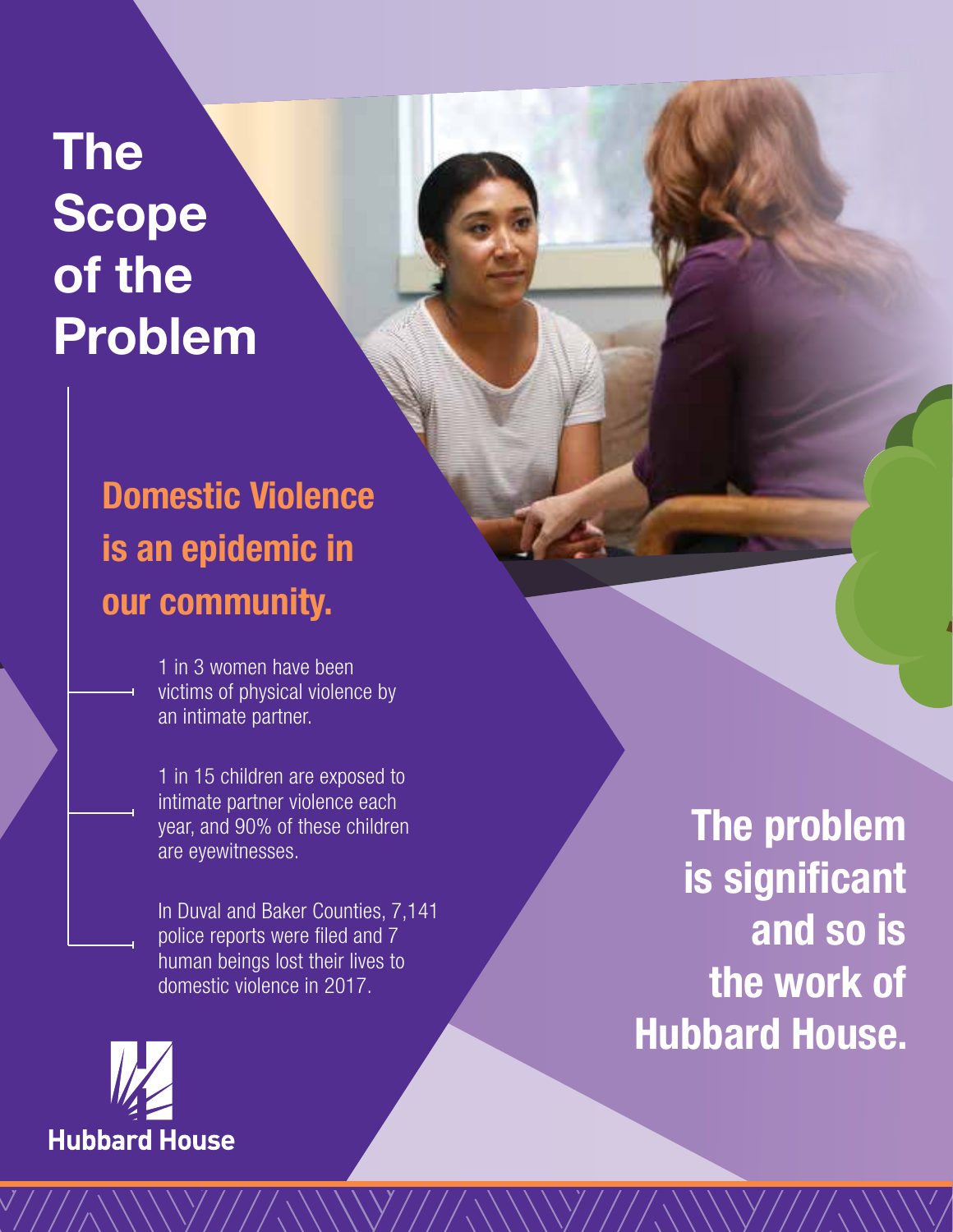# **Your Impact**

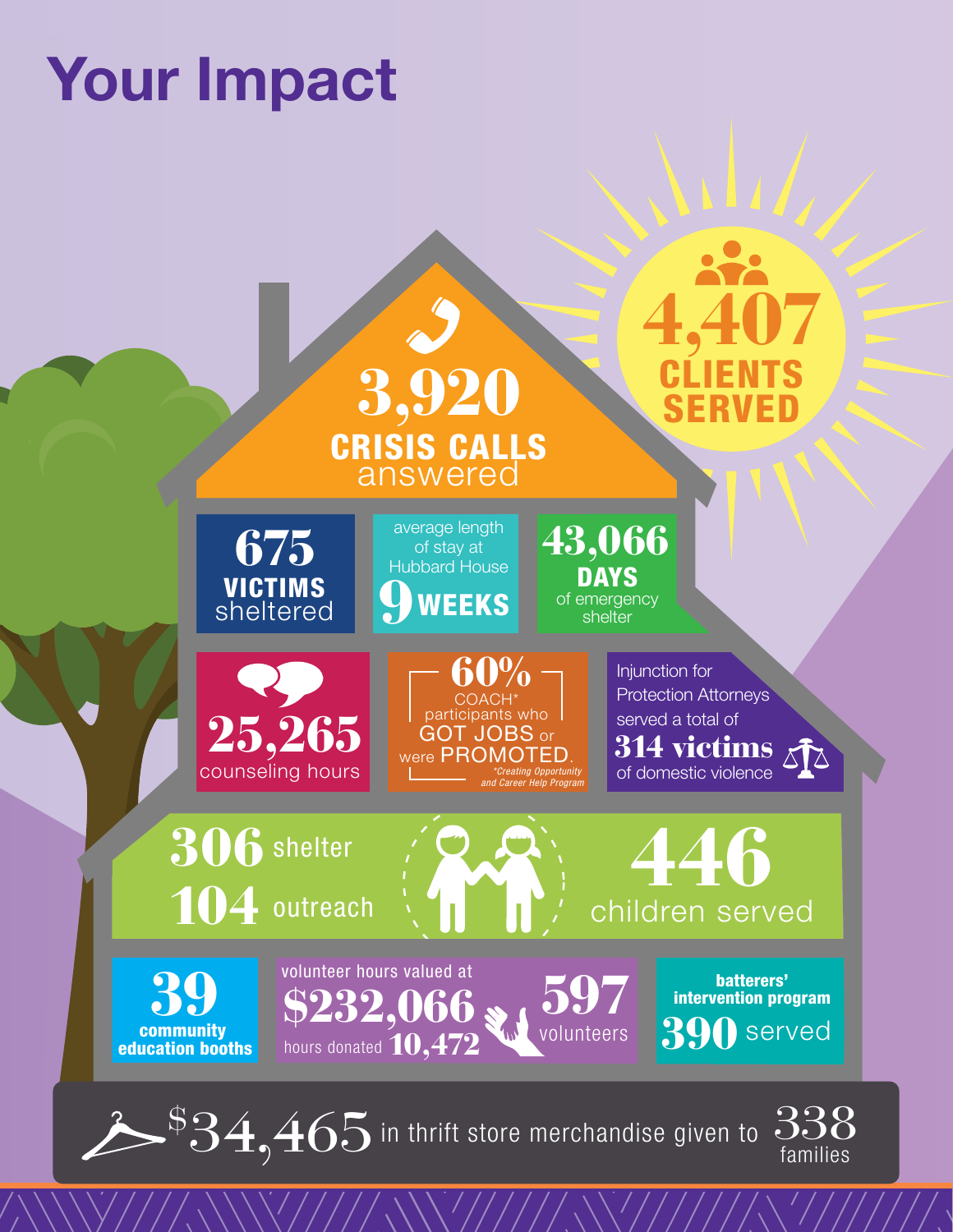## **Financials**

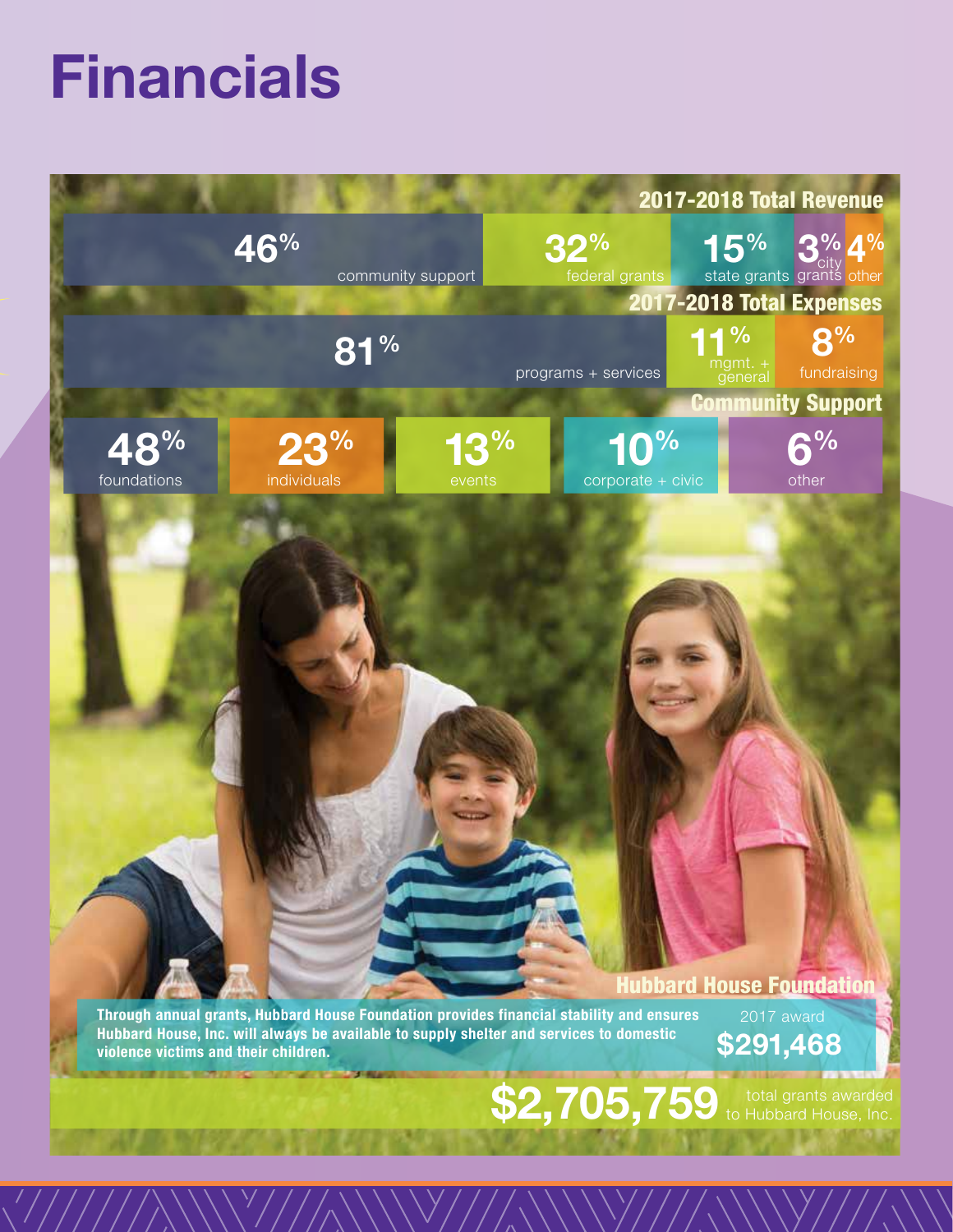## **The Solution for Survivors is You**

Because of you and your generosity, Hubbard House provided life-saving and life-changing shelter and services to 4,407 women, children and men in the 2017-2018 fiscal year, including

**Safe shelter and wrap-around services**

**Counseling, in-court legal representation and career coaching**

#### **Therapeutic childcare for survivors' young children and educational and psychosocial support for their older children**

and much, much more.

Because of you, local victims of domestic violence and their children had the chance to receive help, to heal and to begin again. They are so very grateful to you for your kindness and caring. Thank you for being an irreplaceable member of the Hubbard House family.